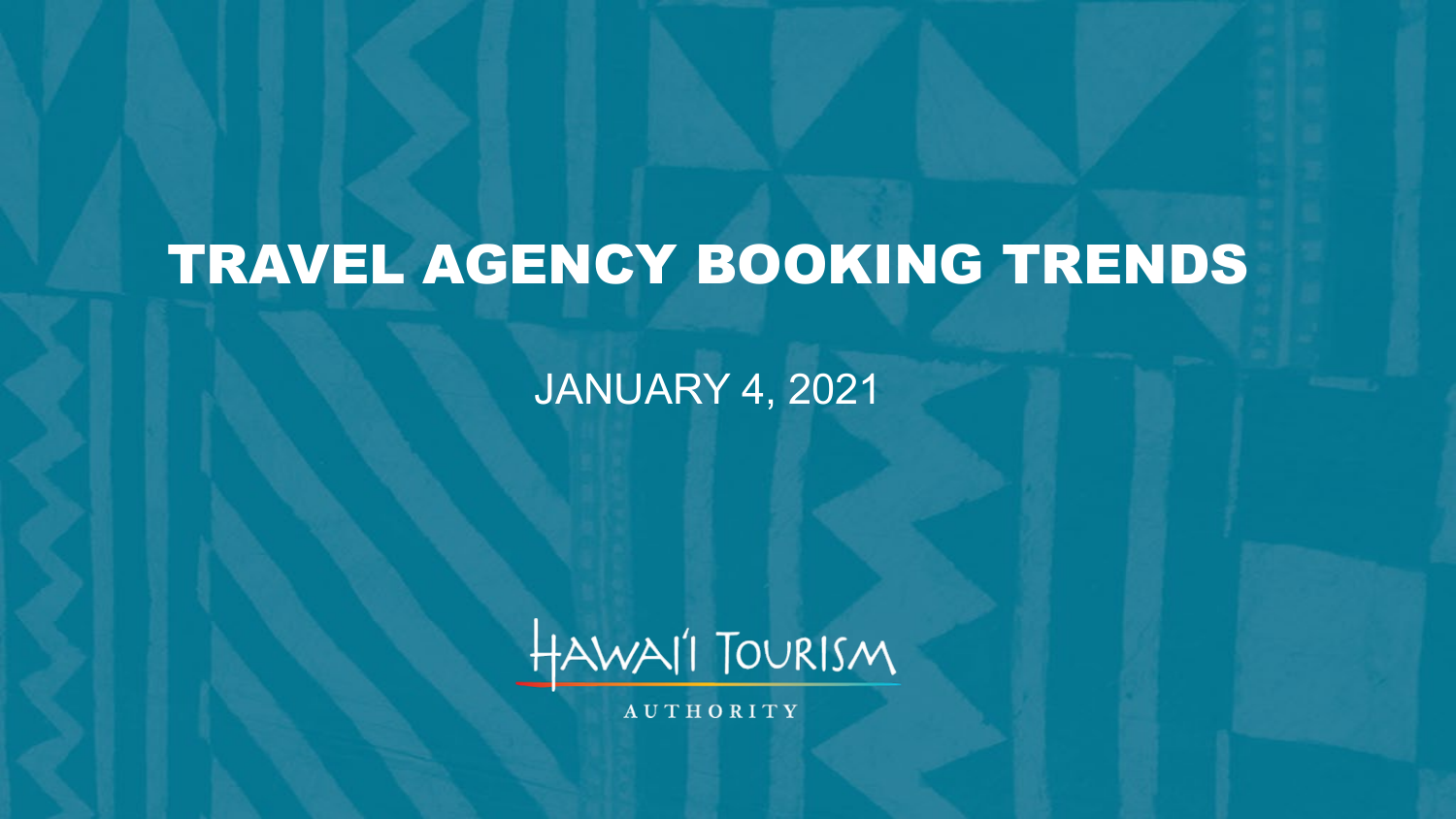# Global Agency Pro

- HTA subscribes to Global Agency Pro, an online travel distribution system consisting of Travel Agency data
- Global Agency Pro provides access to over 90% of the world's Travel Agency airline transactions
- The database consists of five years of historical ticketing data and one year of advance purchase data
- The information is updated daily with a recency of two days prior to current date

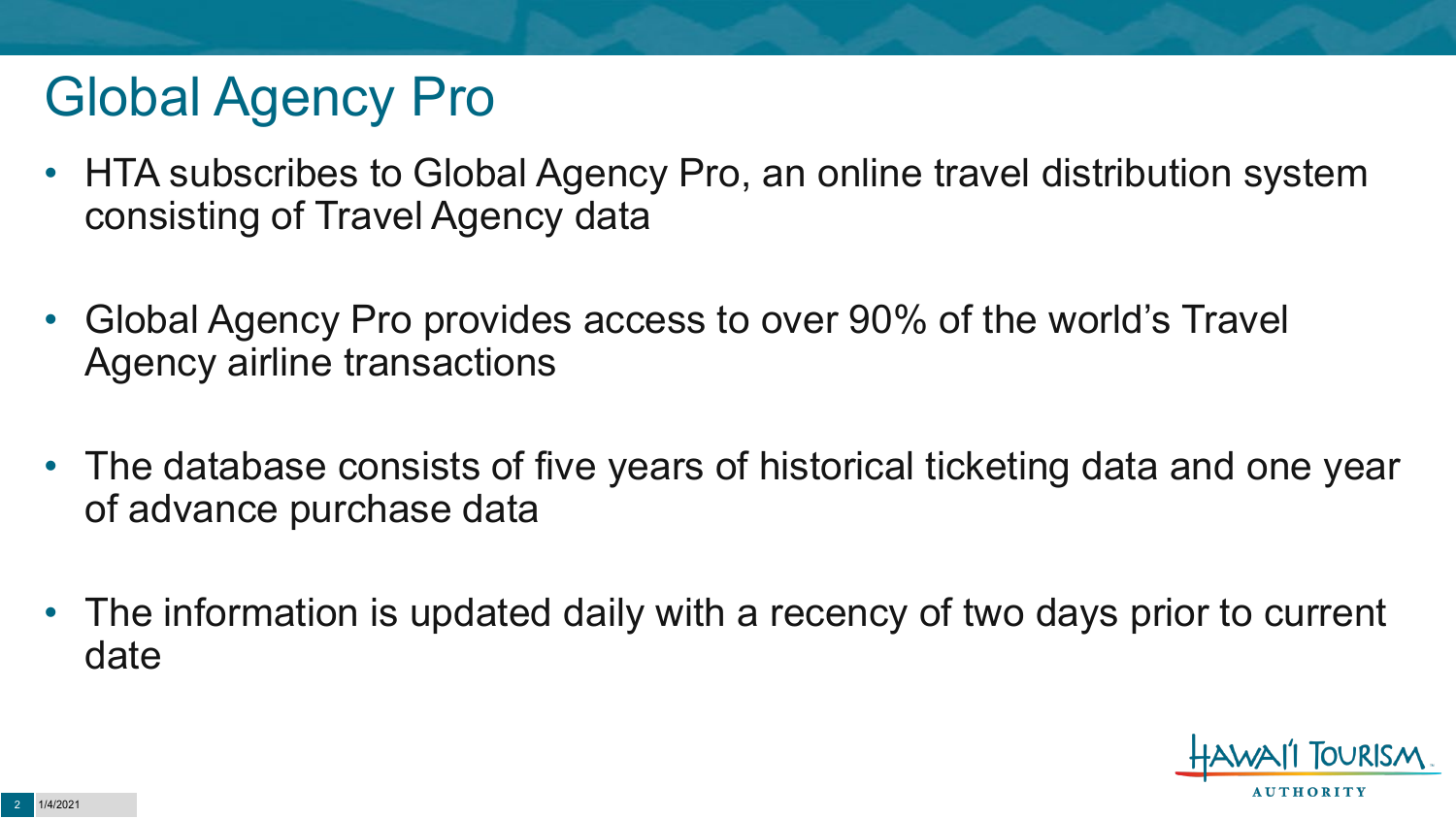# Global Agency Pro Index

### • Bookings

- Net sum of the number of visitors (i.e., excluding Hawai'i residents and inter-island travelers) from Sales transactions counted, including Exchanges and Refunds.
- Booking Date
- The date on which the ticket was purchased by the passenger. Also known as the Sales Date

### • Travel Date

– The date on which travel is expected to take place.

## • Point of Origin Country

– The country which contains the airport at which the ticket started

## • Travel Agency

– Travel Agency associated with the ticket is doing business (DBA)

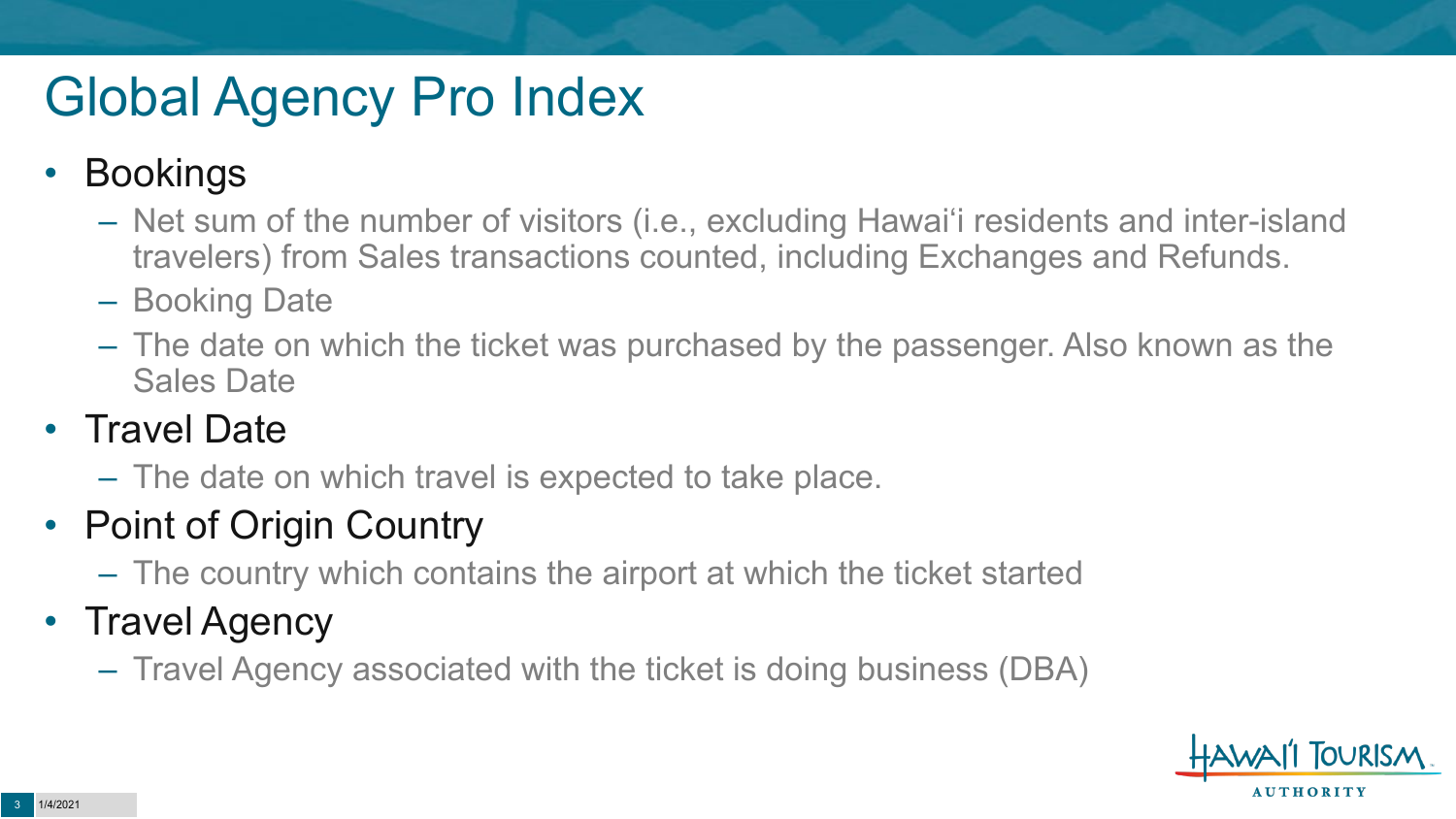US

Travel Agency Booking Pace for Future Arrivals, 2021 vs 2020 by Month

Travel Agency Booking Pace for Future Arrivals, 2021 vs 2020 by Quarter

**AUTHORITY** 

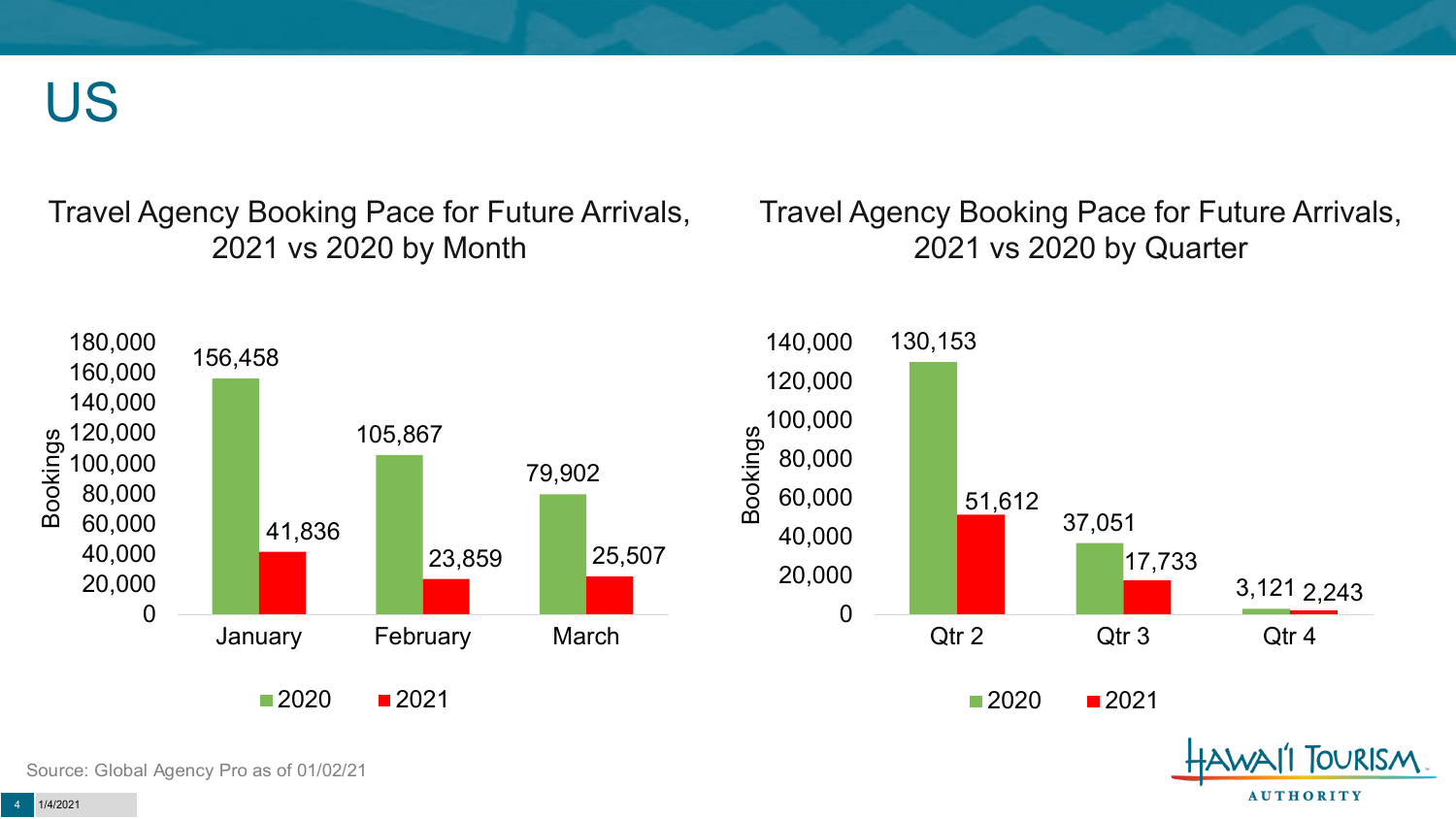

Travel Agency Booking Pace for Future Arrivals, 2021 vs 2020 by Month

Travel Agency Booking Pace for Future Arrivals, 2021 vs 2020 by Quarter

**AUTHORITY** 



Source: Global Agency Pro as of 01/02/21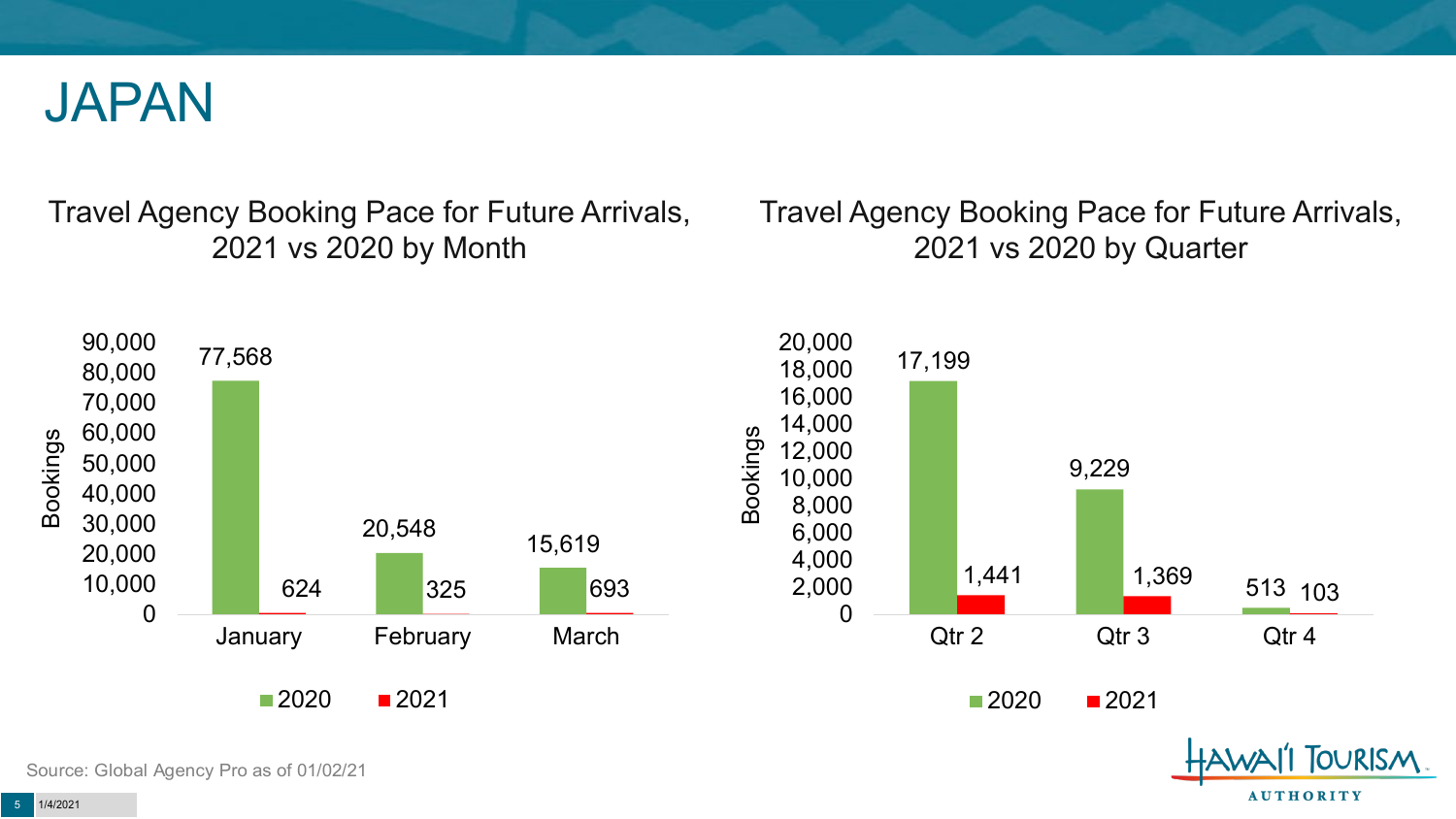## CANADA

Travel Agency Booking Pace for Future Arrivals, 2021 vs 2020 by Month

Travel Agency Booking Pace for Future Arrivals, 2021 vs 2020 by Quarter



Source: Global Agency Pro as of 01/02/21

**AUTHORITY**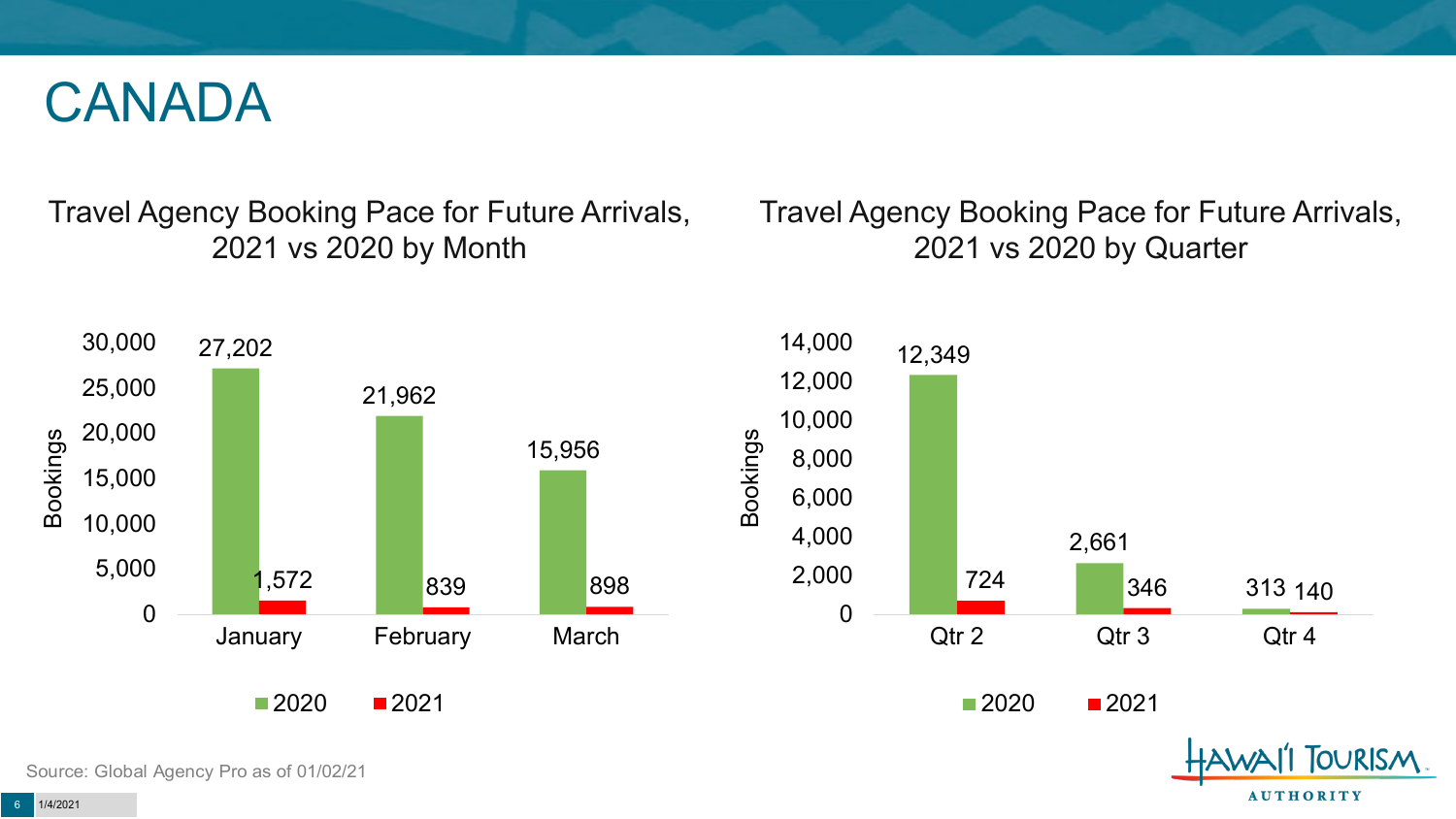## AUSTRALIA

Travel Agency Booking Pace for Future Arrivals, 2021 vs 2020 by Month

Travel Agency Booking Pace for Future Arrivals, 2021 vs 2020 by Quarter



Source: Global Agency Pro as of 01/02/21

**AUTHORITY**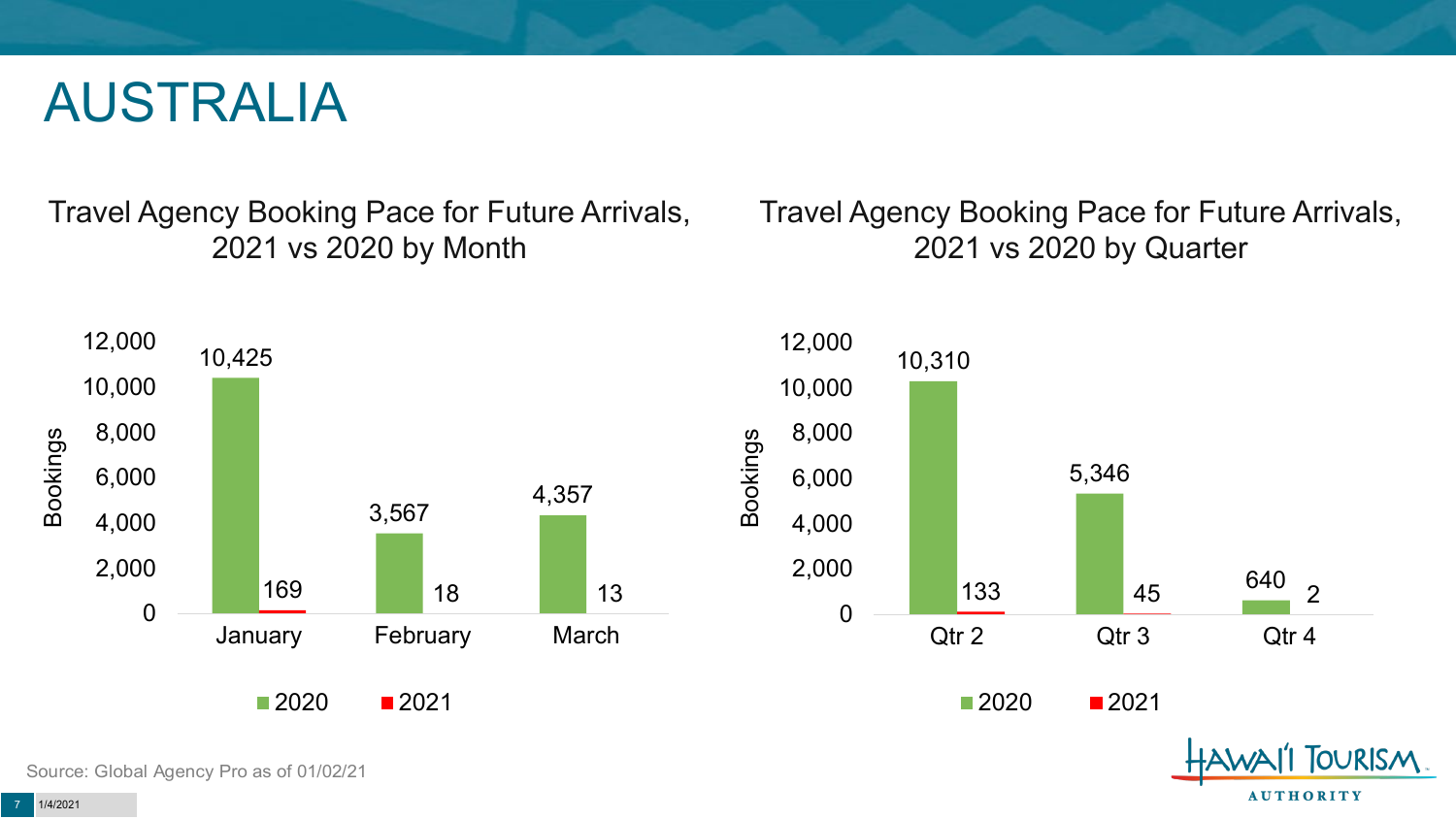# O'ahu by Month 2021

Travel Agency Booking Pace for Future Arrivals, 2021 vs 2020 - U.S.



Travel Agency Booking Pace for Future Arrivals, 2021 vs 2020 - Canada



Source: Global Agency Pro as of 01/02/21

#### Travel Agency Booking Pace for Future Arrivals, 2021 vs 2020 - Japan



Travel Agency Booking Pace for Future Arrivals, 2021 vs 2020 - Australia



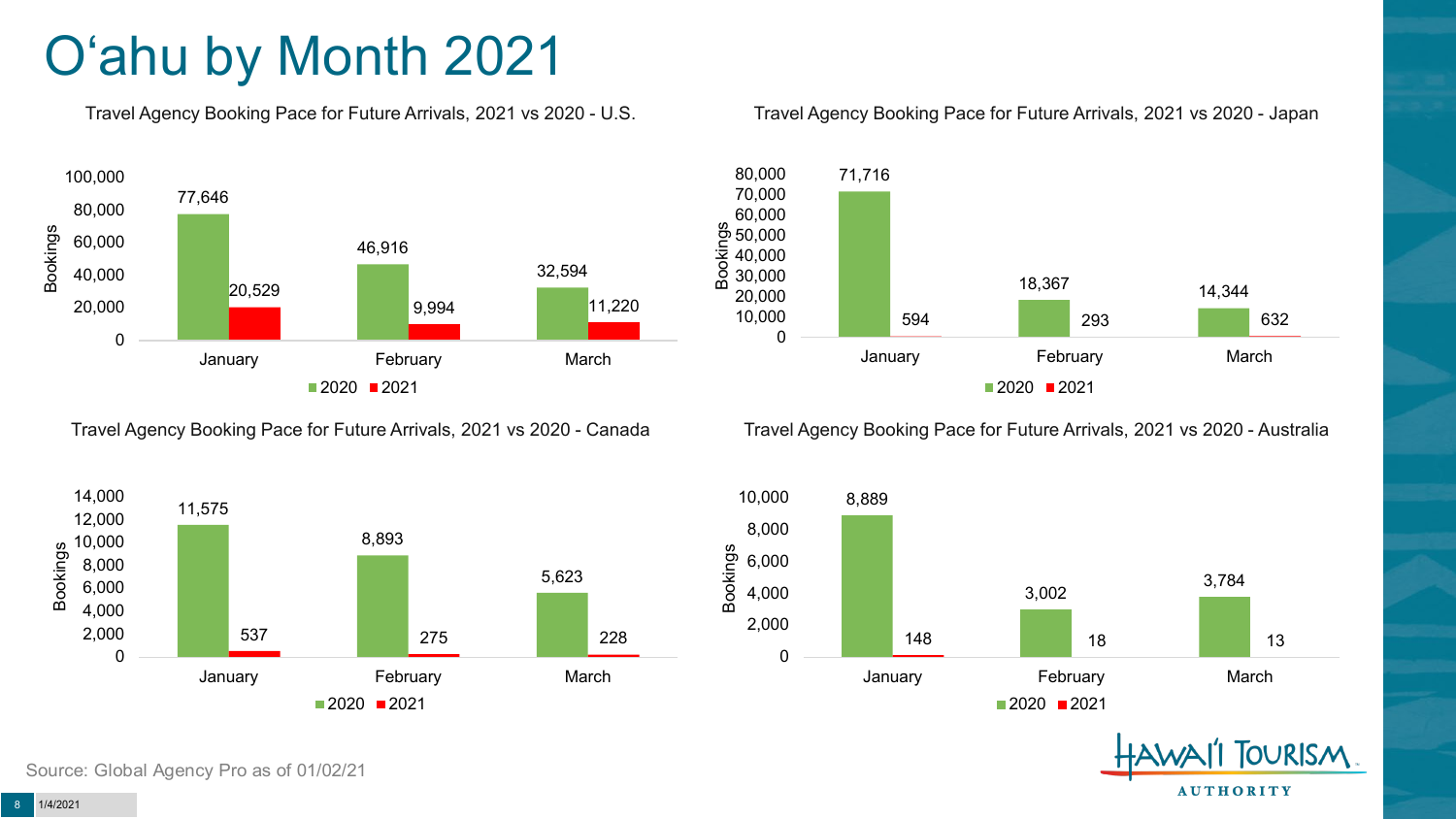# O'ahu by Quarter 2021

Travel Agency Booking Pace for Future Arrivals, 2021 vs 2020 - U.S.



Travel Agency Booking Pace for Future Arrivals, 2021 vs 2020 - Canada





Travel Agency Booking Pace for Future Arrivals, 2021 vs 2020 - Australia





**TOURISM AUTHORITY**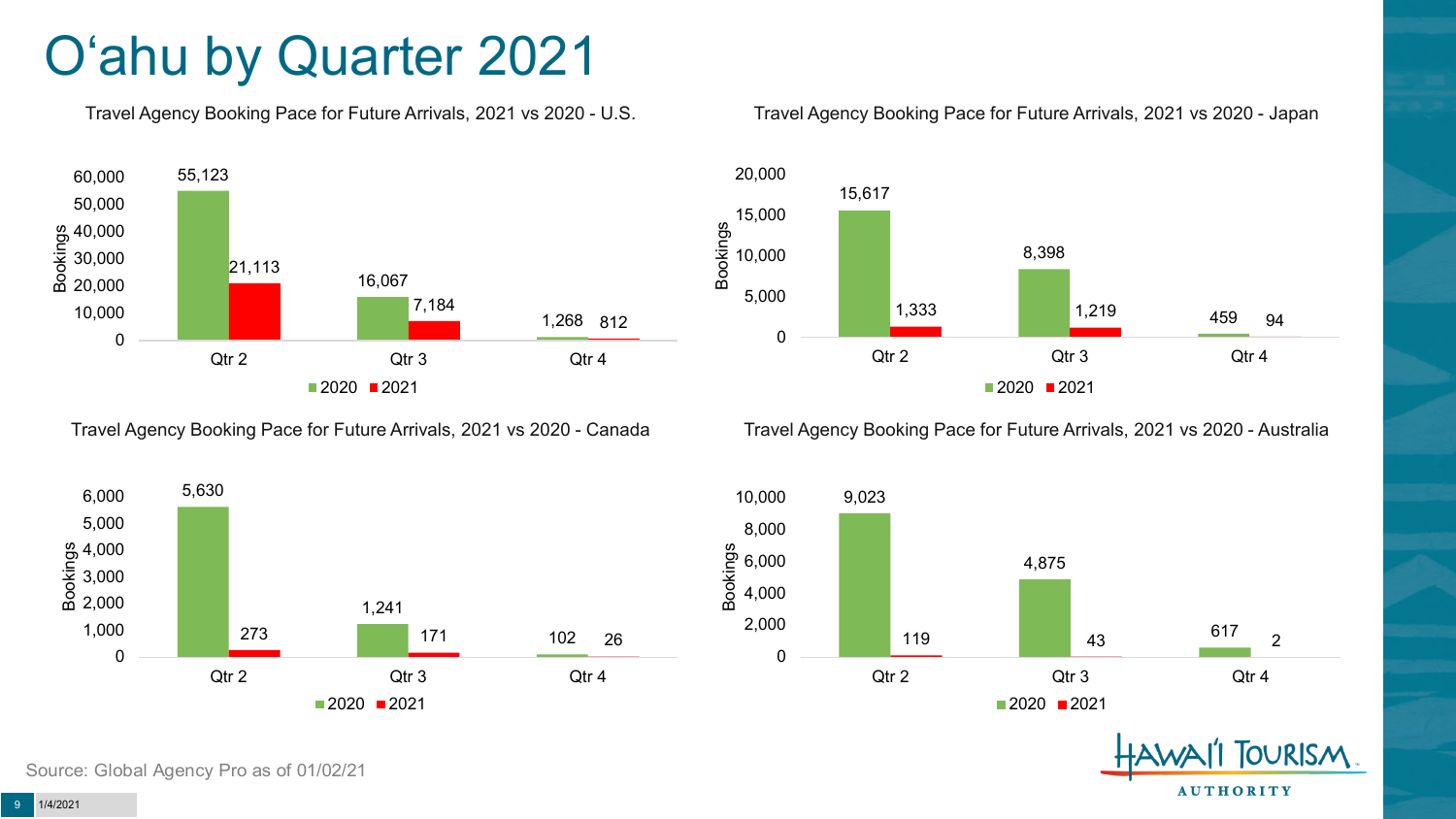# Maui by Month 2021

Travel Agency Booking Pace for Future Arrivals, 2021 vs 2020 - U.S.



Travel Agency Booking Pace for Future Arrivals, 2021 vs 2020 - Canada



Source: Global Agency Pro as of 01/02/21

#### Travel Agency Booking Pace for Future Arrivals, 2021 vs 2020 - Japan



Travel Agency Booking Pace for Future Arrivals, 2021 vs 2020 - Australia



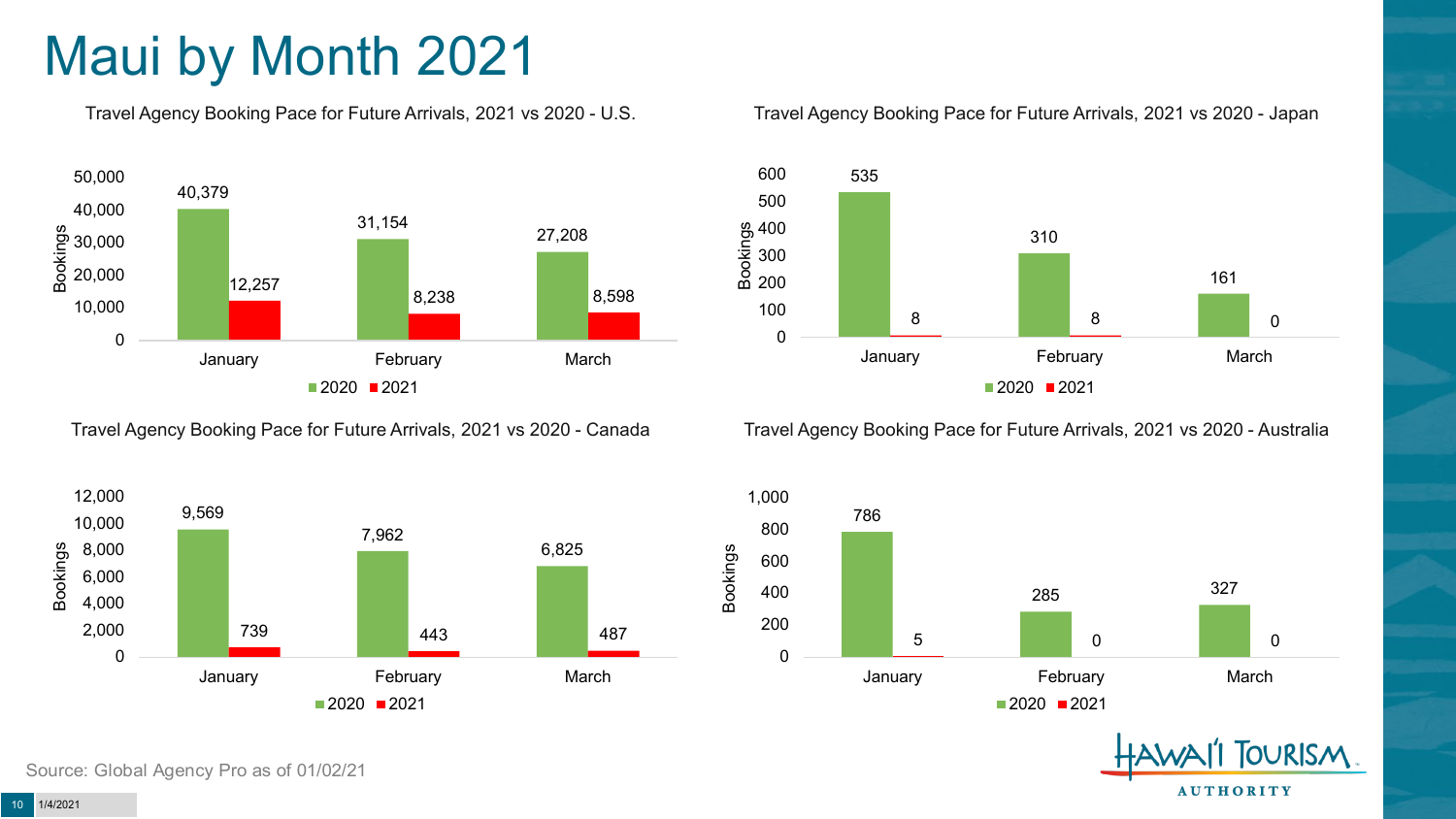## Maui by Quarter 2021

Travel Agency Booking Pace for Future Arrivals, 2021 vs 2020 - U.S.



Travel Agency Booking Pace for Future Arrivals, 2021 vs 2020 - Canada





Travel Agency Booking Pace for Future Arrivals, 2021 vs 2020 - Australia





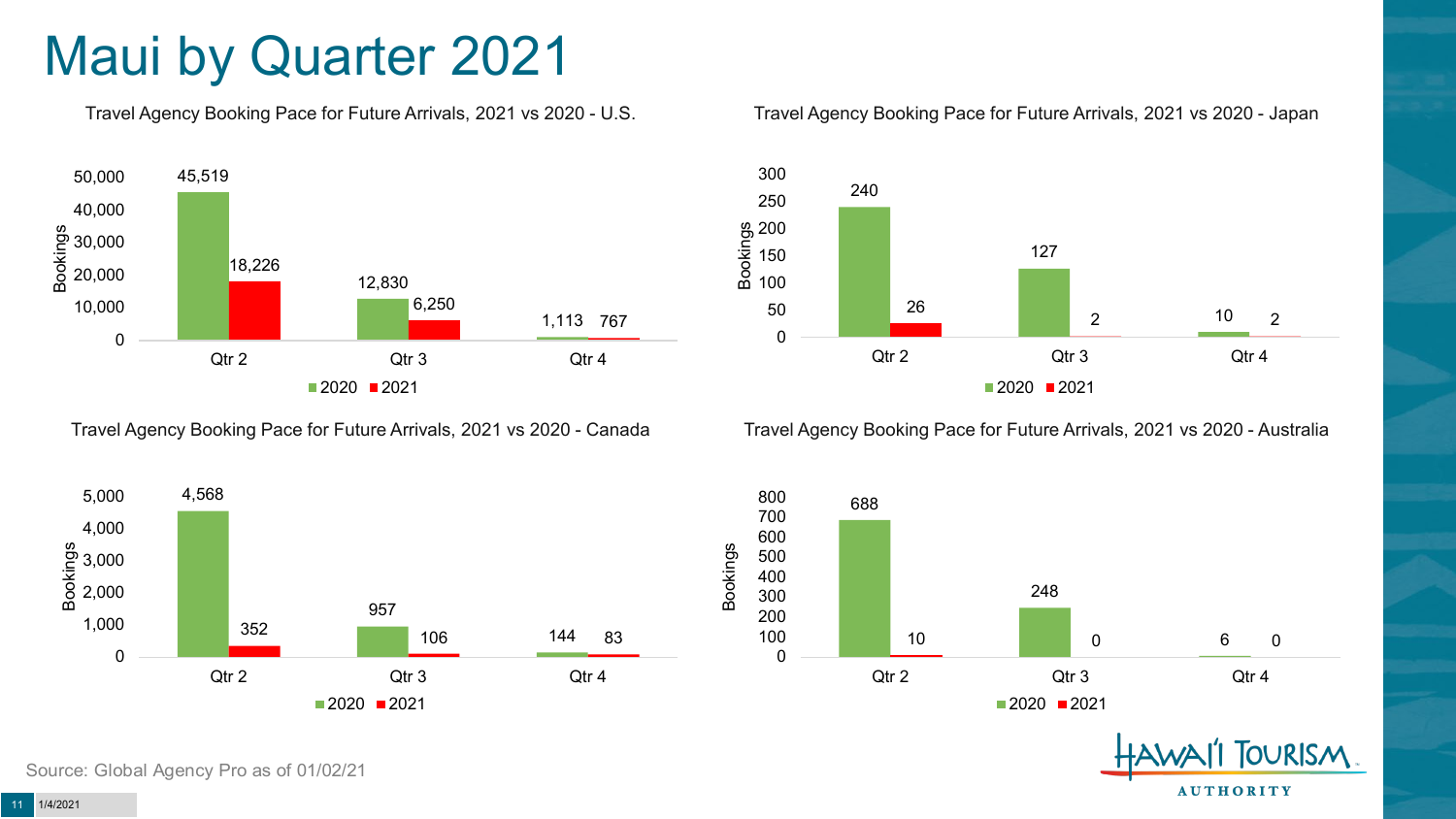# Moloka'i by Month 2021

Travel Agency Booking Pace for Future Arrivals, 2021 vs 2020 - U.S.



Travel Agency Booking Pace for Future Arrivals, 2021 vs 2020 - Canada





Travel Agency Booking Pace for Future Arrivals, 2021 vs 2020 - Australia



 1.5 2.5





Source: Global Agency Pro as of 01/02/21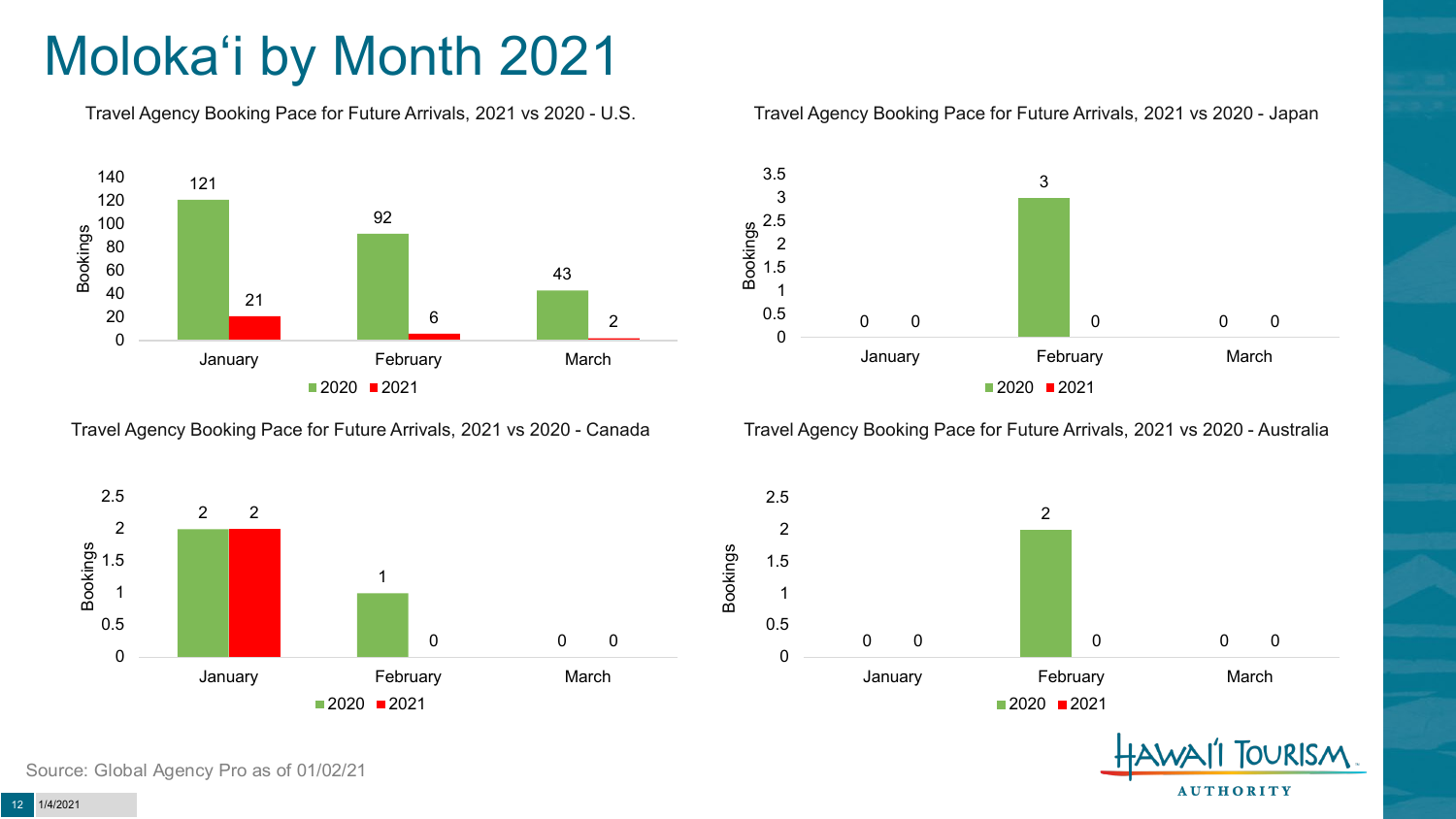# Moloka'i by Quarter 2021

Travel Agency Booking Pace for Future Arrivals, 2021 vs 2020 - U.S.



Travel Agency Booking Pace for Future Arrivals, 2021 vs 2020 - Canada





Travel Agency Booking Pace for Future Arrivals, 2021 vs 2020 - Australia







Source: Global Agency Pro as of 01/02/21

1/4/2021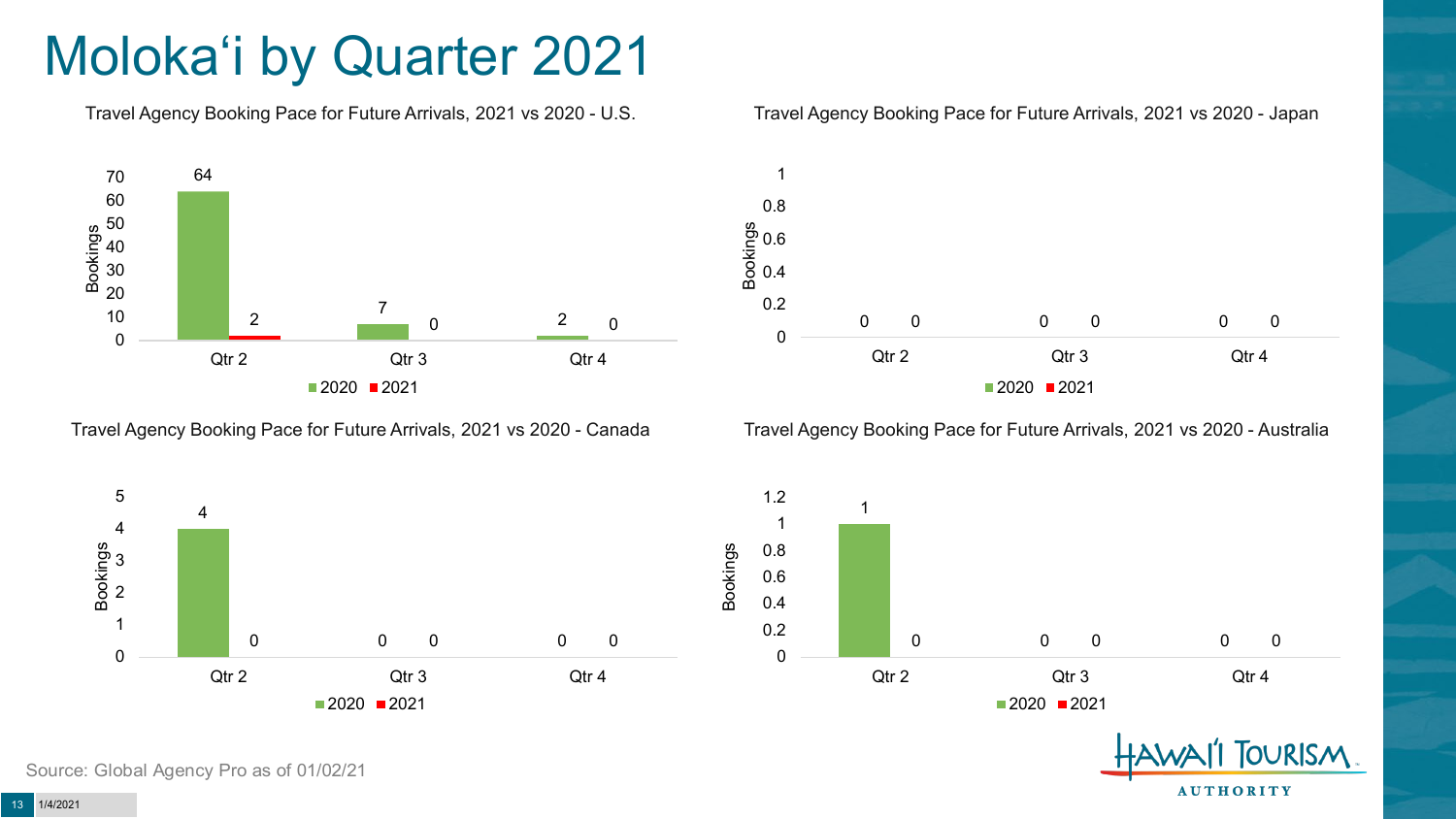# Lāna'i by Month 2021

Travel Agency Booking Pace for Future Arrivals, 2021 vs 2020 - U.S.



Travel Agency Booking Pace for Future Arrivals, 2021 vs 2020 - Canada





Travel Agency Booking Pace for Future Arrivals, 2021 vs 2020 - Australia

**AUTHORITY** 



Source: Global Agency Pro as of 01/02/21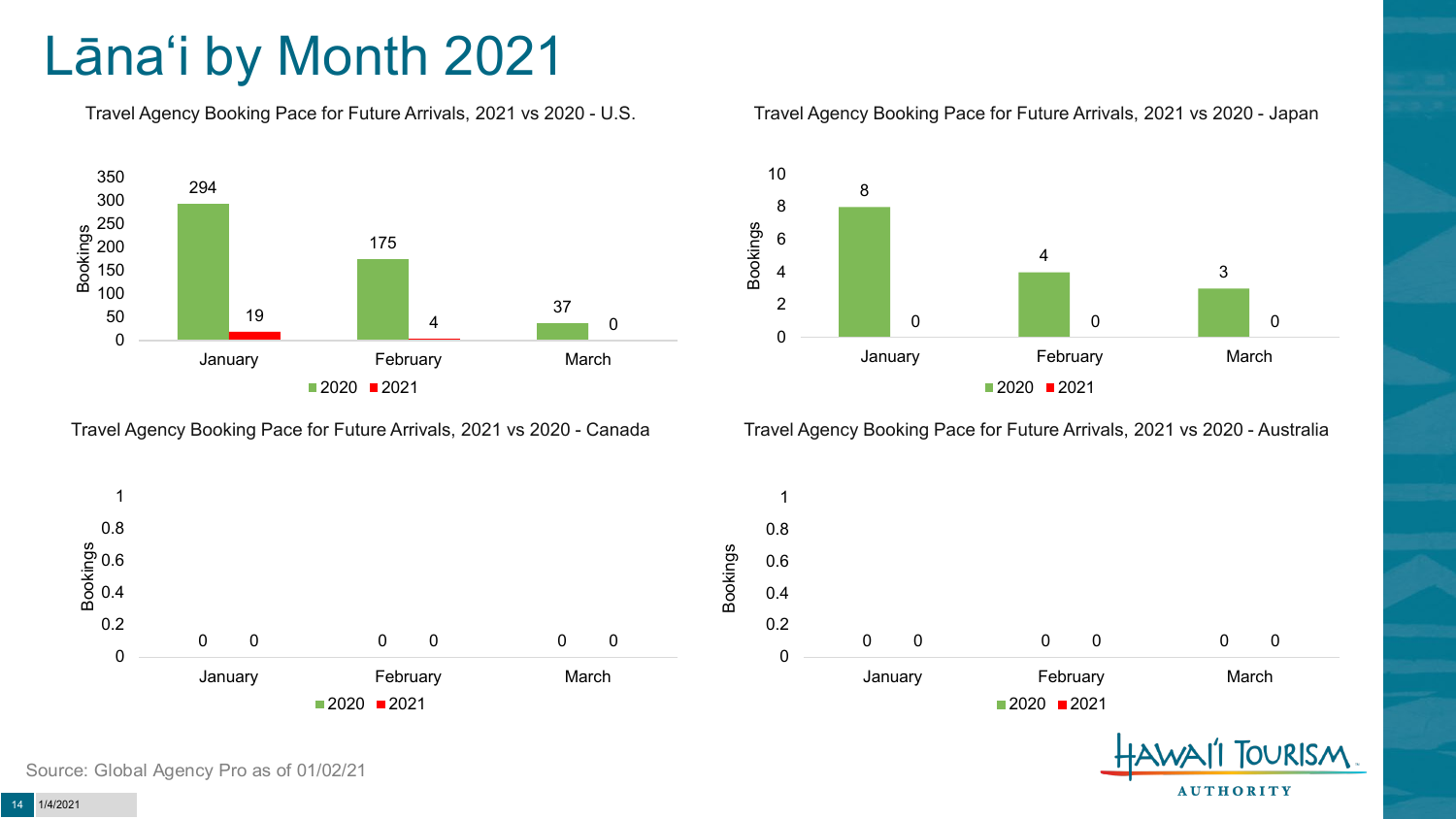# Lāna'i by Quarter 2021

Travel Agency Booking Pace for Future Arrivals, 2021 vs 2020 - U.S.



Travel Agency Booking Pace for Future Arrivals, 2021 vs 2020 - Canada





Travel Agency Booking Pace for Future Arrivals, 2021 vs 2020 - Australia

**AUTHORITY** 



15 1/4/2021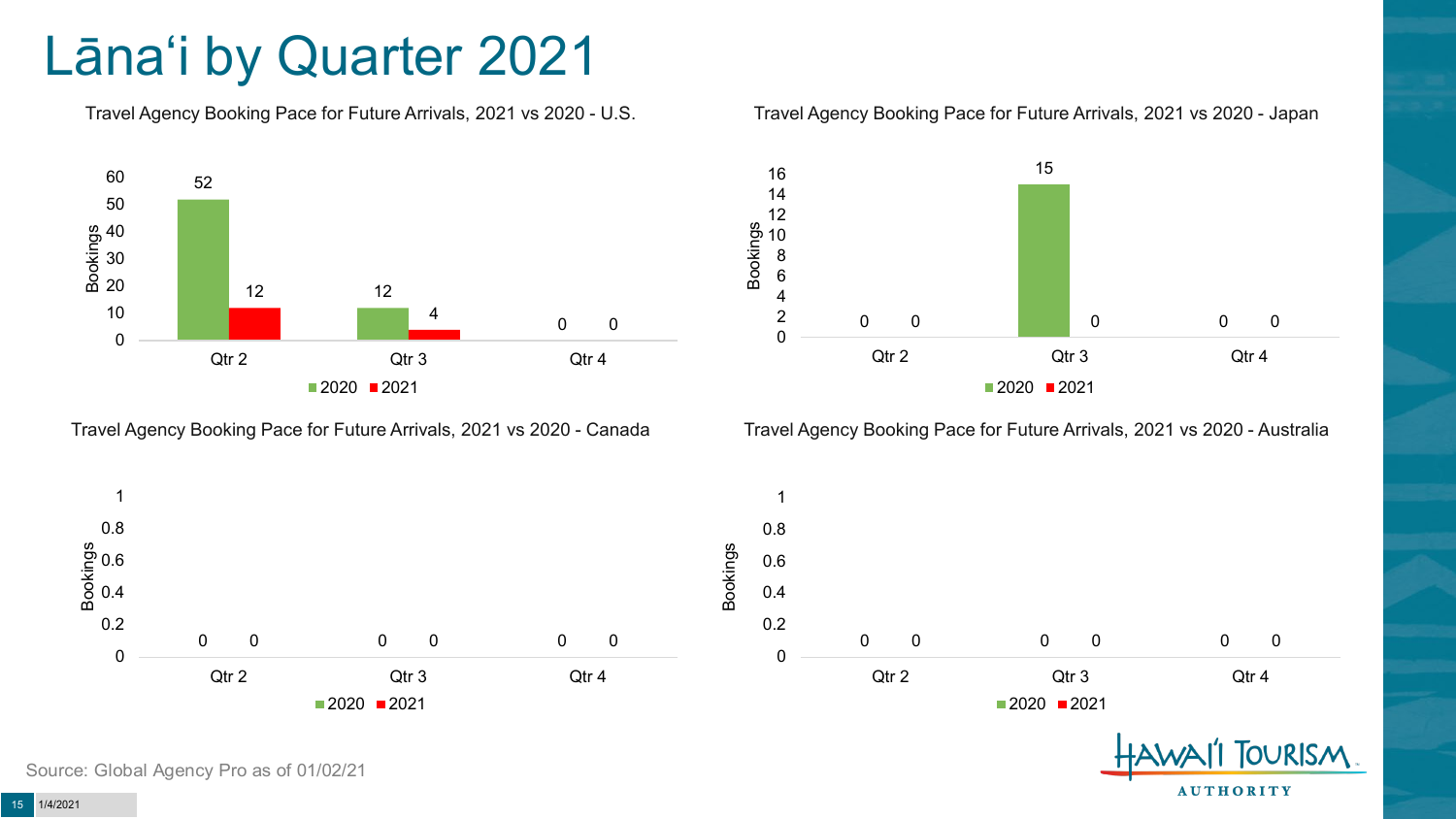# Kaua'i by Month 2021

Travel Agency Booking Pace for Future Arrivals, 2021 vs 2020 - U.S.



Travel Agency Booking Pace for Future Arrivals, 2021 vs 2020 - Canada



Source: Global Agency Pro as of 01/02/21

#### Travel Agency Booking Pace for Future Arrivals, 2021 vs 2020 - Japan



Travel Agency Booking Pace for Future Arrivals, 2021 vs 2020 - Australia



**TOURISM AUTHORITY**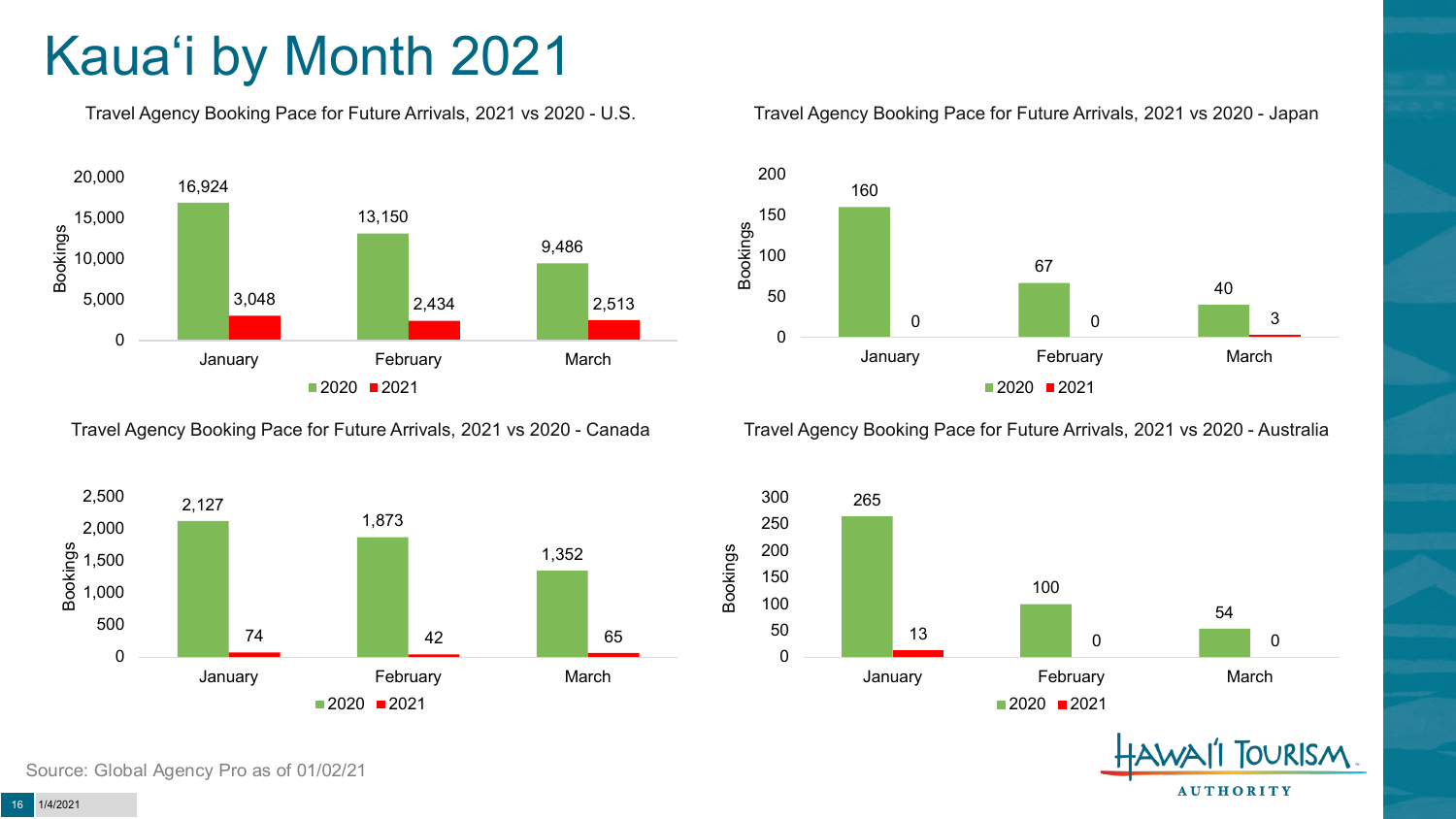# Kaua'i by Quarter 2021

Travel Agency Booking Pace for Future Arrivals, 2021 vs 2020 - U.S.



Travel Agency Booking Pace for Future Arrivals, 2021 vs 2020 - Canada





Travel Agency Booking Pace for Future Arrivals, 2021 vs 2020 - Australia





**TOURISM AUTHORITY**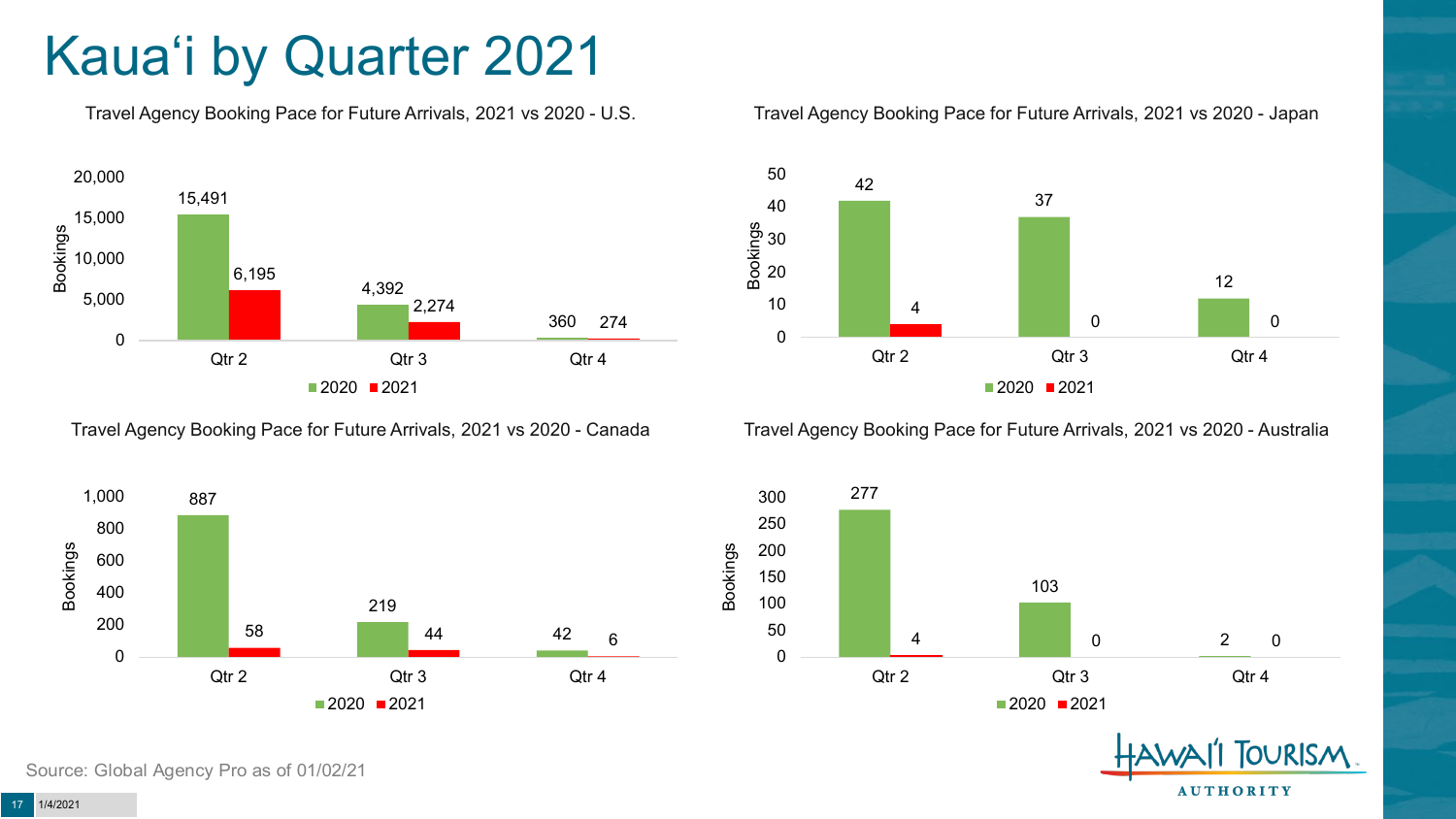# Hawai'i Island by Month 2021

Travel Agency Booking Pace for Future Arrivals, 2021 vs 2020 - U.S.



Travel Agency Booking Pace for Future Arrivals, 2021 vs 2020 - Canada





Travel Agency Booking Pace for Future Arrivals, 2021 vs 2020 - Australia

600



485 178 192 3 0 0 0 0 100 200 300 400 500 January **February** February March  $2020$  2021